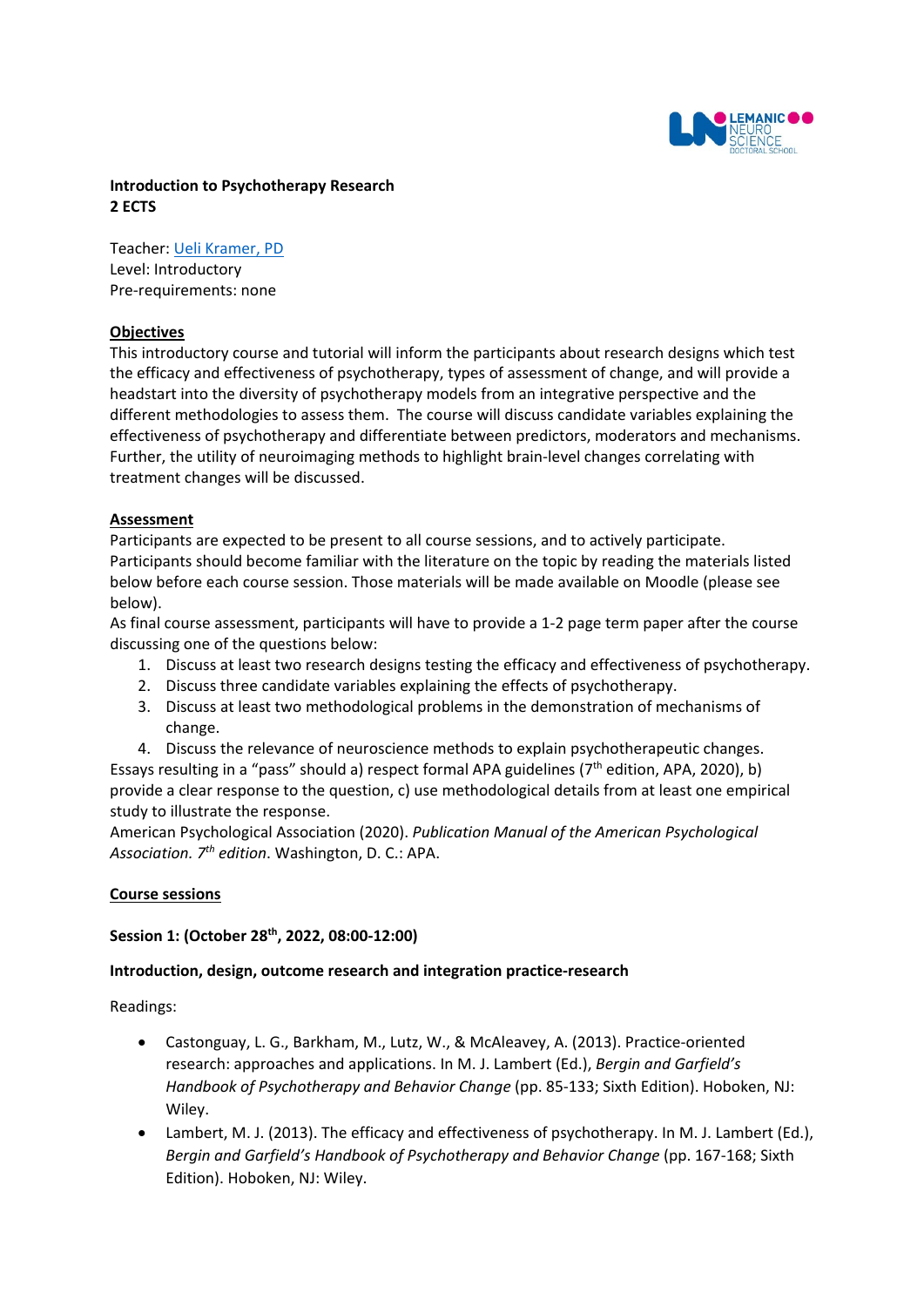## **Session 2: (November 18th, 2022, 08:00-12:00; Journal club 11:30-12:00)**

## **Systems of psychotherapy: theories, models, psychotherapy integration**

Readings:

- Goldfried, M. R. (1980). Toward the delineation of therapeutic change principles. *American Psychologist, 35*(11), 991-999.
- Goldfried, M. R. (2018). Obtaining consensus in psychotherapy: What holds us back? *American Psychologist, 74*(4), 484-496.
- Prochaska, J. O., & Norcross, J. C. (2014). *Systems of psychotherapy. A transtheoretical analysis.* Stamford, CT: Cengage.

## **Session 3: (November 25th, 2022, 08:00-12:00; Journal club 11:30-12:00)**

# **Assessment of effects of psychotherapy**

Readings:

- Haynes, S. H., Pinson, C., Yoshioka, D., & Kloezeman, K. (2008). Principles and methods of behavioral assessment in clinical research. In D. McKay (Ed.), *Handbook of Research Methods in Abnormal and Clinical Psychology* (pp. 109-124). Thousand Oaks: Sage Publications.
- Haynes, S. N., Smith, G. T., & Hunsley, J. D. (2011). *Scientific Foundations of Clinical Assessment.* New York: Routledge.
- Nosen, E., & Woody, S. R. (2008). Diagnostic assessment in research. In D. McKay (Ed.), *Handbook of Research Methods in Abnormal and Clinical Psychology* (pp. 109-124). Thousand Oaks: Sage Publications.
- Ogles, B. M. (2013). Measuring change in psychotherapy research. In M. J. Lambert (Ed.), *Bergin and Garfield's Handbook of Psychotherapy and Behavior Change* (pp. 134-166; Sixth Edition). Hoboken, NJ: Wiley.
- Youngstrom, E. A., & Van Meter, A. (2018). Advances in evidence-based assessment: using assessment to improve clinical interventions and outcomes. In J. Hunsley & E. J. Mash (Eds.), *A guide to assessment that work. Second edition* (pp. 32-44). New York: Oxford University Press.

## **Session 4: (December2nd, 2022, 08:00-12:00; Journal club 11:30-12:00)**

## **Predictors of psychotherapy outcome and qualitative research**

Readings:

- Bohart, A. C., & Wade, A. G. (2013). The client in psychotherapy. In M. J. Lambert (Ed.), *Bergin and Garfield's Handbook of Psychotherapy and Behavior Change* (pp. 219-257; Sixth Edition). Hoboken, NJ: Wiley.
- Braun, V., & Clarke, V. (2013). *Successful qualitative research. A practical guide for beginners.* London: Sage Publications.
- Delgadillo, J., Rubel, J., & Barkham, M. (2020). Towards personalized allocation of patients to therapists. *Journal of Consulting and Clinical Psychology, 88*(9). 799-808.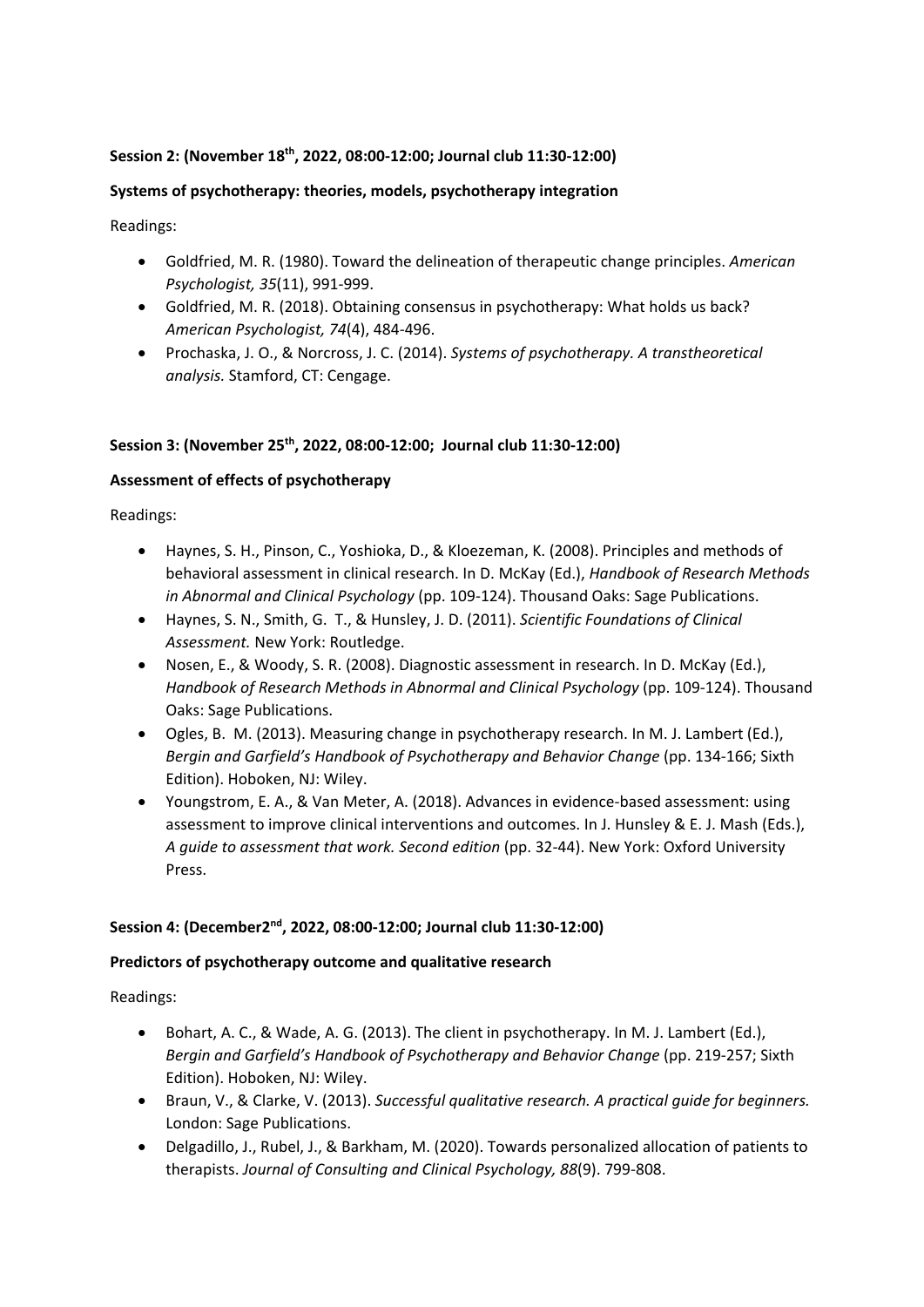- Levitt, H. M., Bamberg, M., Creswell, J. W., Frost, D. M., Josselson, R., & Suarez-Orozco, C. (2018). Journal article reporting standards for qualitative primary, qualitative meta-analytic, and mixed methods research in psychology: The APA publications and communications board task force report. *American Psychologist, 73*(1), 26-46.
- Wampold, B. E., & Imel, Z. E. (2015). *The great psychotherapy debate. Second edition.* New York: Routledge.

## **Session 5: (December 9th, 2022, 08:00-12:00; Journal club 11:30-12:00)**

## **Mechanisms of change and process research**

Readings:

- Crits-Christoph, P., Connolly Gibbons, M. B., & Mukherjee, D. (2013). Process-outcome research. In M. J. Lambert (Ed.), *Bergin and Garfield's Handbook of Psychotherapy and Behavior Change* (pp. 298-340; Sixth Edition). Hoboken, NJ: Wiley.
- Cuijpers, P., Reijnders, M., & Huibers, M. J. (2019). The role of common factors in psychotherapy outcomes. *Annual Review of Clinical Psychology, 15*, 207-231.
- Hoglend, P., & Hagtvet, K. (2019). Change mechanisms in psychotherapy: Both improved insight and improved affective awareness are necessary. *Journal of Consulting and Clinical Psychology, 87*(4), 332-344.
- Kramer, U., & Stiles, W. B. (2015). The responsiveness problem in psychotherapy: A review of proposed solutions. *Clinical Psychology: Science and Practice, 22*(3), 277-95.
- Kramer, U., Keller, S., Caspar, F., de Roten, Y., Despland, J.-N., & Kolly, S. (2017). Early change in coping strategies in responsive treatments for borderline personality disorder: A mediation analysis. *Journal of Consulting and Clinical Psychology, 85*(5), 530.

## **Session 6: (December 16th, 2022, 08:00-12:00; Journal club 11:30-12:00)**

## **Use of neurobiology in psychotherapy research**

Readings:

- Goodman, M., Chen, J., & Hazlett, E. A. (2018). Neurobiological underpinnings of psychosocial treatment in personality disorders. In C. Schmahl, K. Luan Phan, R. O. Friedel, & L. J. Siever (Eds.), *Neurobiology of personality disorders* (pp. 405-414). New York: Oxford University Press.
- Lane, R. D., & Nadel, L. (2020). *Neuroscience of enduring change. Implications for psychotherapy*. New York: Oxford University Press.
- Schmitt, R., Winter, D., Niedtfeld, I., Herpertz, S. C., & Schmahl, C. (2016). Effects of Psychotherapy on Neuronal Correlates of Reappraisal in Female Patients With Borderline Personality Disorder. *Biological Psychiatry: Cognitive Neuroscience and Neuroimaging, 1*(6), 548-557. Doi: 10.1016/j.bpsc.2016.07.003.